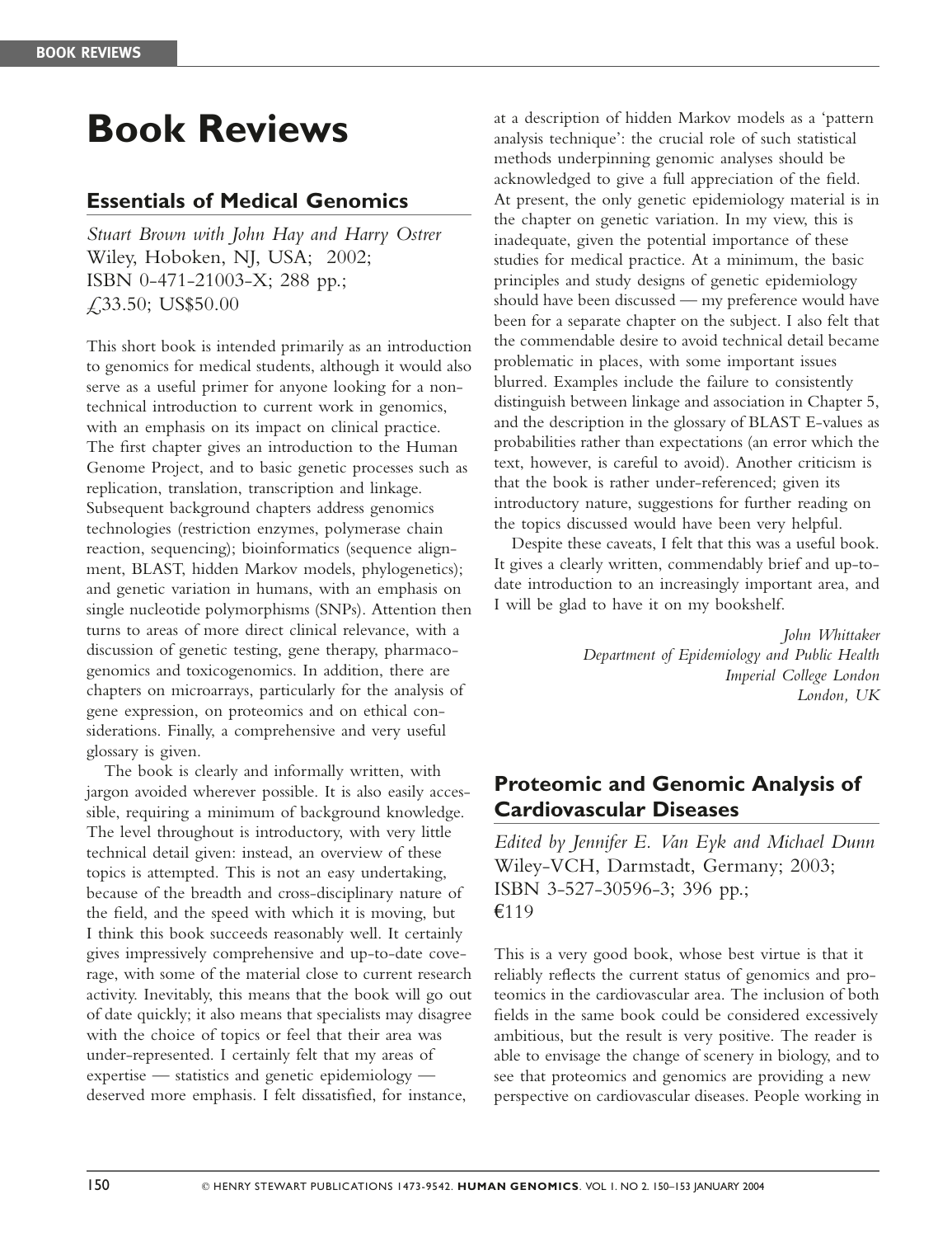these fields are witnessing an unprecedented rated development of techniques, methods and instruments, which are providing a huge amount of information that should lead to new insights into cellular functions in health and disease. The book is well balanced between technical instrumentation, background and discussion of the most recent discoveries in the genomics and proteomics of cardiovascular pathologies.

The book consists of three sections: the first focuses on genomics (ten chapters, 170 pages), the second on proteomics (nine chapters, 170 pages) and the third (two chapters, 50 pages) gives an overview of the relevance and potential of these two disciplines in drug and diagnostics discoveries. Many of the chapters, particularly in the first two sections, have a similar structure: an introduction giving background information and outlining the principles behind the technique, followed by its application to a cardiovascular pathology. The cluster of chapter introductions constitutes by itself a very clear description of the principles of DNA arrays (section I, genomics) and the proteomics techniques (two-dimensional electrophoresis, liquid chromatography and mass spectrometry; section II, proteomics). In this regard, the book could have been entitled 'Proteomic and Genomic Analysis'.

The genomics section contains a comprehensive and up-to-date collection of chapters on the many techniques associated with the identification of genes in the main cardiac pathologies in humans and in animal models. The first three chapters provide overviews of large-scale expression profiling in several chronic cardiac diseases ('Large scale expression profiling in cardiovascular disease using microarrays: Prospects and pitfalls'; 'Global genomic analysis of cardiovascular disease: A potential map or blind alley?'; 'Heart failure: A genomic approach'). A constant, almost obsessive, characteristic of these chapters is the description of the potential pitfalls that can be found in the construction, as well as in the interpretation, of the data generated by DNA arrays. In fact, Chapter 7 ('Pitfalls associated with cDNA microarrays — a cautionary tale') is a charming and candid story of every misfortune that can happen when working with cDNA arrays. Other chapters are dedicated to myocardial protection and the stress response of the pulmonary vascular system. Although the analysis of atherogenesis using genomic techniques is still at a very early stage, the last chapter of section I presents the available data concerning differential gene expression patterns in atherosclerosis, including the upregulated

expression of periphilin specifically in ruptured plaques and a brief description of laser microdissection technology. Overall, the first section provides a thorough description of the advantages and limitations of genomics, emphasising the enormous quantity of new information that is accumulating by means of this approach.

The proteomics section follows a similar scheme to that of the previous section. After an initial chapter on the fundamentals of proteomics ('Proteomics, a step beyond genomics: Application to cardiovascular disease'), the next three chapters provide an excellent description of the main proteomics techniques ('Mass spectrometry a powerful analytical tool'; 'Differential expression proteomic analysis using isotope coded affinity tags'; 'Protein chip technology in proteomic analysis'). They are written in a not-too-sophisticated manner for the novice, without being too simplistic for the most experienced worker in the field. There follow five chapters focusing on specific subproteomes, with a detailed study of particular groups of proteins within cardiac and vascular cells ('Recent applications of functional proteomics: Investigations in smooth muscle cell physiology'; 'Identification of targets of phosphorylation in heart mitochondria'; 'Proteomic characterization of protein kinase C signalling tasks'; 'Identification of secreted oxidative stress-induced factors (SOXF) and associated proteins: Proteomics in vascular biology'; and 'Myofilament proteomics: Understanding contractile dysfunction in cardiorespiratory disease'). These chapters are paradigms of what proteomic analysis can offer once a protein of interest has been identified, including the study of post-translational modifications, isoform determination etc. These chapters therefore include some more 'classical' biochemical approaches. Overall, in the proteomics section, I would have liked to see a more detailed description of the global analysis of some pathologies (eg dilated cardiomyopathy) from which a large number of new data have been generated using the proteomics approach. Furthermore, dilated cardiomyopathy is probably the best example of a pathology for which both genomic and proteomic data exist (this is also true for heart failure), and the inclusion of a comparative critical evaluation of the same pathology from both sides would have been very appropriate. The editors, who are also the authors, point out that this area will be better understood over the next few years.

This is a book which is suitable for graduate students and post-doctoral and clinical research fellows, as well as for researchers interested in the new scientific disciplines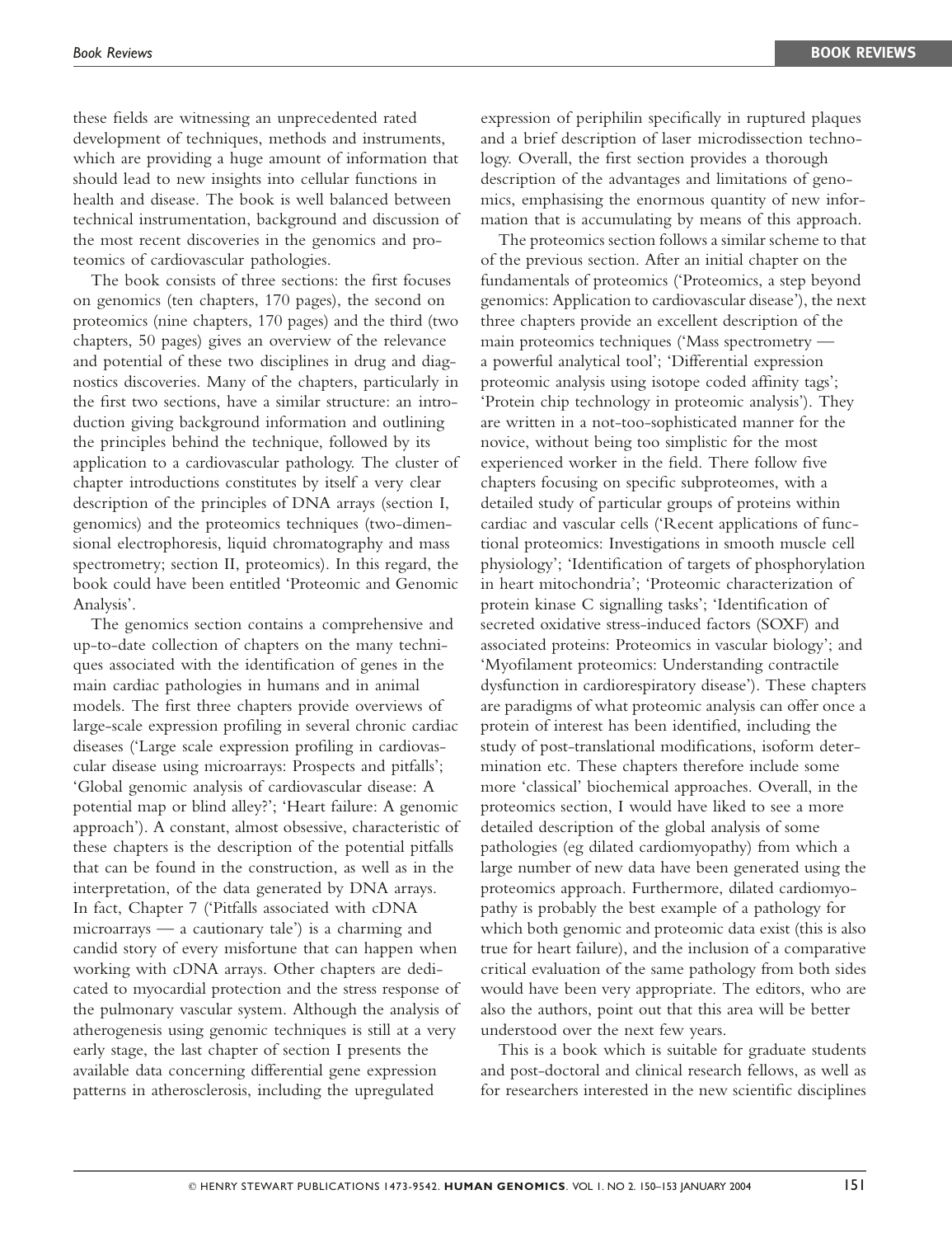as applied to the cardiovascular field. It will be a hard read, however, for clinical cardiologists who are not involved in research. The format is not well suited for a textbook, with an uneven quantity and quality of diagrams and illustrations (informative and well chosen in many chapters, but absent in others, eg in the last two chapters). Overall, this is a highly recommended book, written by specialists in their fields, offering a clear and concise overview of the basis for, and latest developments in, cardiovascular genomics and proteomics.

> Fernando Vivanco Fundación Jímenez Díaz Madrid, Spain

## Handbook of Comparative Genomics

Cecilia Saccone and Graziano Pesole Wiley, Hoboken, NJ, USA; 2003; ISBN 0-471-39128-X; 442 pp.;  $£,64.50; €90.90$ 

The preface to this book states that it is an ambitious attempt to offer a tool for biologists, to enable them to tackle the wealth of data within the genomic era. Indeed, it is ambitious, taking an unusual inter-disciplinary look at genomic research, while always firmly rooted in the underlying biology. Its aim is to look at the effect of large-scale sequencing on our knowledge of the properties and functions of species through the structure and function of the genome. It views comparative evolutionary genomics as the key to further understanding, whereby its definition of genomics also includes expression and the regulatory mechanisms underlying biological processes.

The book is organised into three parts. The first part, which for me is the most successful, describes a broad range of genomic features for prokaryotes, eukaryotes and organelles. Topics such as genome shape and size, gene content, codon use, morphology, classification, replication and expression are discussed and contrasted between the different genomes. A snapshot of the current state of genomic sequencing is given, with comprehensive directions to data sources and a rich bibliography throughout. Furthermore, the seven species whose nuclear genomes have been sequenced to date have been given special consideration, with results from the study of those sequences. This part of the book gives

an illuminating account of the nature of genomes, and is full of fascinating facts. While it is useful for biologists, the clarity of the writing and the lack of technical complexity also make it an ideal introduction to genomes for students of bioinformatics.

The second part of the book describes molecular biological techniques, biological databases and computational methods for genome sequence analysis. Modern techniques such as DNA sequencing of whole genomes and expressed sequence tags (ESTs), DNA microarrays and proteomics are described, often citing software packages used in conjunction with the data. The biological databases described include many major DNA sequence and protein databases, together with the bioinformatics centres that disseminate them. An unusual but welcome part of the database chapter is the discussion of the need for well structured, interoperable data sources and good access to the data. The section that lacks most detail here concerns genomic databases. Only a few resources are covered, possibly because there are so many of them. I do, however, feel that an opportunity has been missed to describe major international resources that are structured on a comparative genomic framework (eg the US Gramene resource for comparative analysis of the grasses). This omission is probably due to the back focussing on sequence analysis and other resources centring on marker data, rather than on genomic sequence. The computational methods section states the need for high-quality algorithms and software to analyse the wealth of data becoming available. This chapter gives a good overview of popular areas such as sequence similarity for DNA and protein sequencing, database searching, pairwise and multiple alignment, sequence clustering and assembly, gene prediction, protein structure prediction and phylogenetic analysis. The algorithms are well described and are illustrated with many clear examples and figures, and pointers to appropriate software and further reading. In addition, many less well known areas such as linguistic analysis of sequences are described, again with the same care. One disappointment here is that tools (eg the Twinscan software for gene prediction) which aim to gain inferences from comparing homologous elements across genomes, are not mentioned. Emerging fields, such as the use of genomic elements other than sequence (eg gene content and order, repetitive elements) for phylogenetic analysis, are not described. Furthermore, resources such as the TIGR Gene Indices are mentioned, but not the EGO database that compares their elements between species.